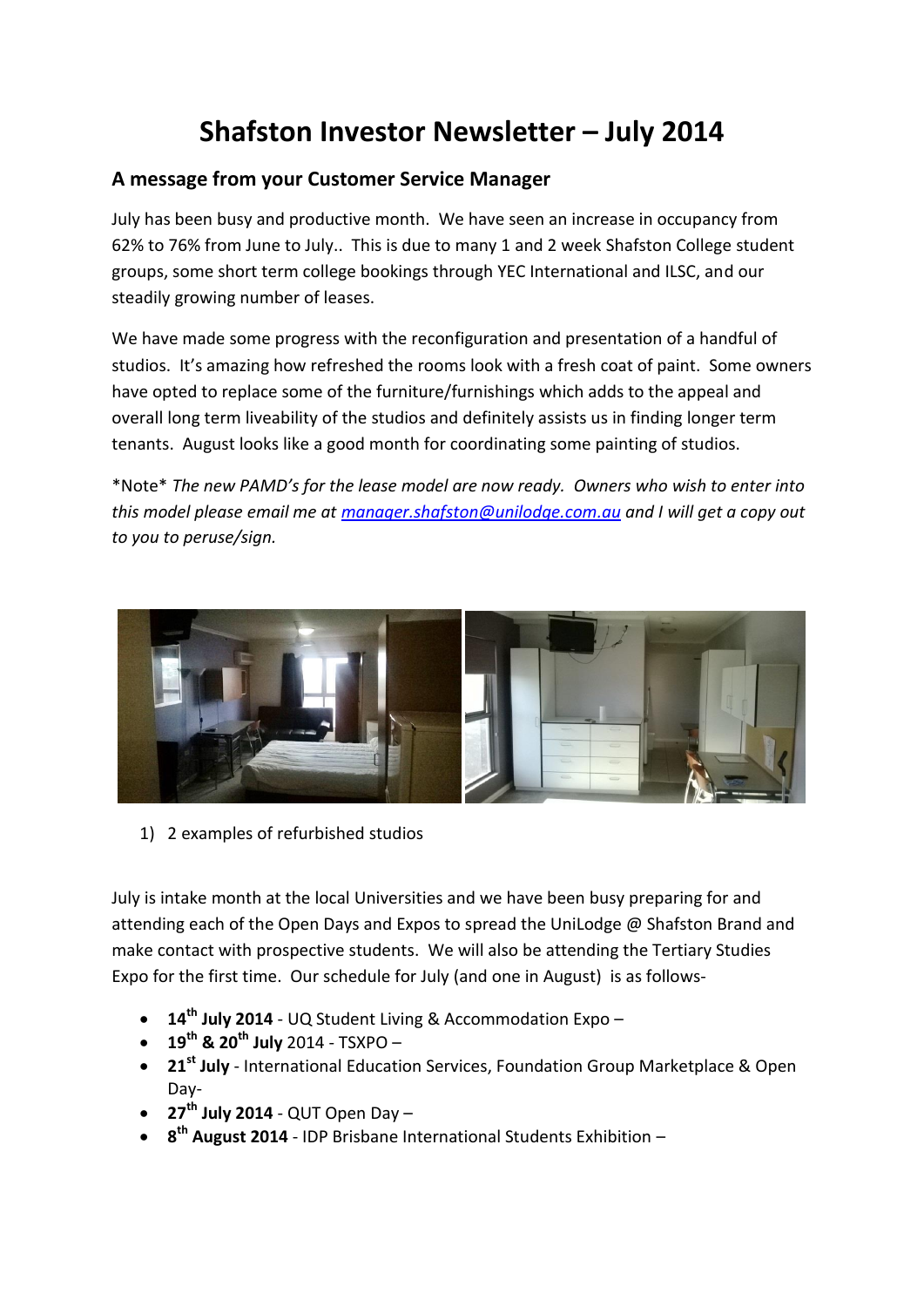We have purchased a variety of UniLodge Merchandise to giveaway in the pursuit of contact details for prospective residents. These include beachballs, lanyards, bottle openers, tote bags and balloons. The UniLodge brand will not be missed, that can be assured.



1) UniLodge Lanyard 2) UniLodge Beachball

Prospective residents are provided various incentives to choose UniLodge @ Shafston, such as entering the draw to win a free IPad for those who book before 15<sup>th</sup> of July and a Themed Welcome Party.



In addition to the work we've been coordinating with owners in their studios we have been continuing to look at how we can better present the property as a whole. Our security